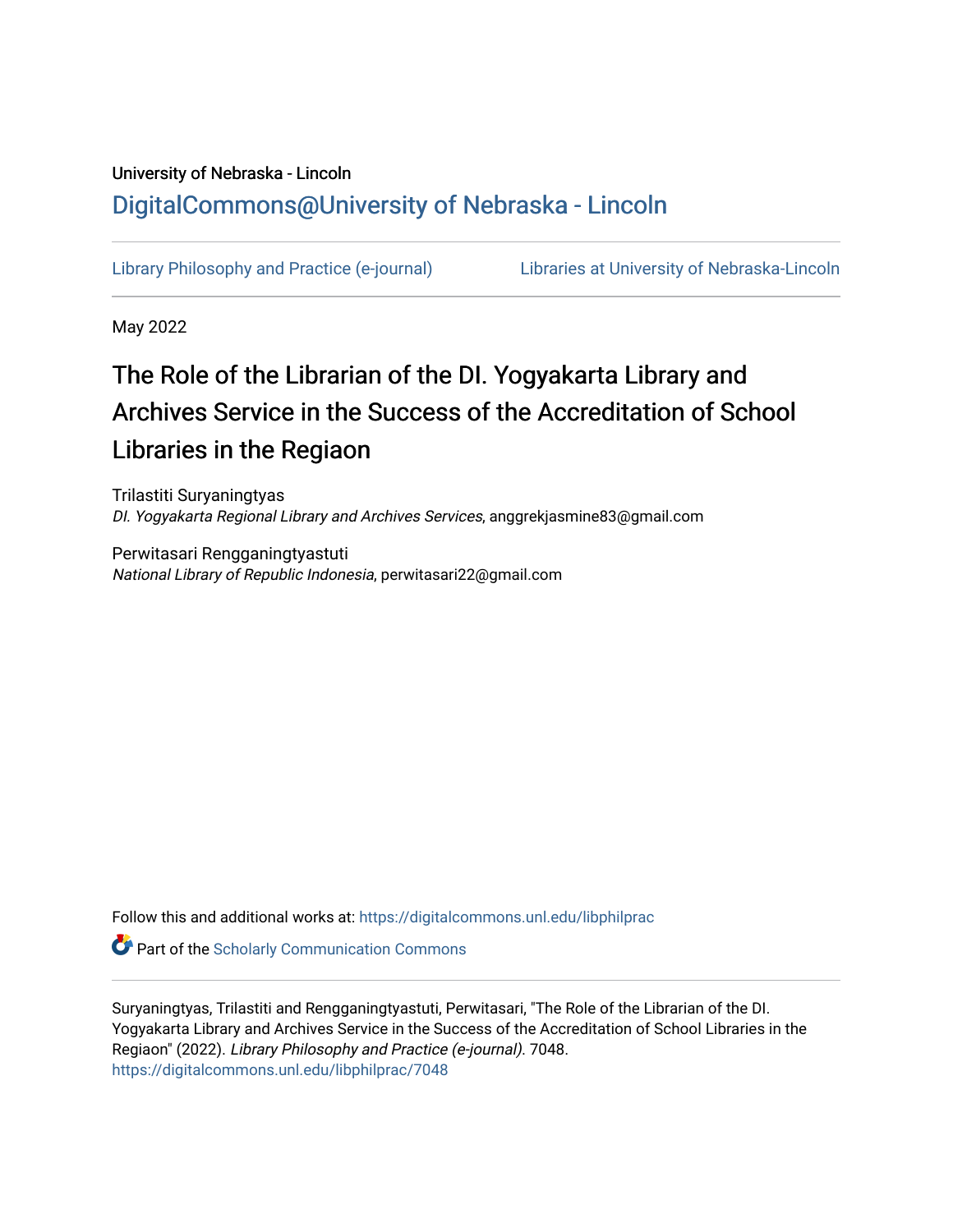# **The Role of the Librarian of the DI. Yogyakarta Library and Archives Service in the Success of the Accreditation of School Libraries in the Region**

Trilastiti Suryaningtyas, SS

DI. Yogyakarta Regional Library and Archives Service. ( [anggrekjasmine83@gmail.com \)](mailto:orchidjasmine83@gmail.com)

Perwitasari Rengganingtyastuti, S. Hum National Library of the Republic of Indonesia ( [perwitasari22@gmail.com \)](mailto:perwitasari22@gmail.com)

#### **Abstract**

DI Yogyakarta Province has a development priority, namely to make Yogyakarta a leading cultural-based education center in Southeast Asia by 2025. To achieve this, the library is an important element in the process. DI Yogyakarta Provincial Library and Archives Service has a responsibility to develop libraries in its territory, one of which is to make the libraries under construction in accordance with national library standards. To find out that the library is in accordance with national standards, it is necessary to hold library accreditation activities. The success of library accreditation activities cannot be separated from the role of the librarian of the DI Yogyakarta Regional Library and Archives Service.

*Keywords: Accreditation, Librarian, Motivation, Advocacy, Mentoring*

#### **I. Introduction**

Education is one of the three main pillars of development in the Special Region of Yogyakarta, in addition to tourism and culture. These three pillars are development priorities implemented by the Yogyakarta Special Region Government (DIY) and become the vision of DIY development, namely the realization of Yogyakarta as the leading culture-based education center in Southeast Asia by 2025 synergistic and not separated from one another means that the management of education remains culturally based and applies increasingly sophisticated technology. Libraries are an important element in the educational process, both formal and non-formal education processes. Libraries have a role in supporting the educational process in schools.

The development of technology and information requires librarians to continue to compete in the face of increasingly modern challenges. Government Regulation number 14 of 2014 explains that the school library is an integral part of learning activities and functions as a learning resource center to support the achievement of educational goals located in schools. The s*tigma* negative about the library is that the room is in the form of a pile of books, boring, always in a hidden location with unfriendly staff, so the presence of a library that is comfortable, complete, innovative both in terms of uniqueness and service, as well as a library that is up to date according to the national library standards must be presented every school.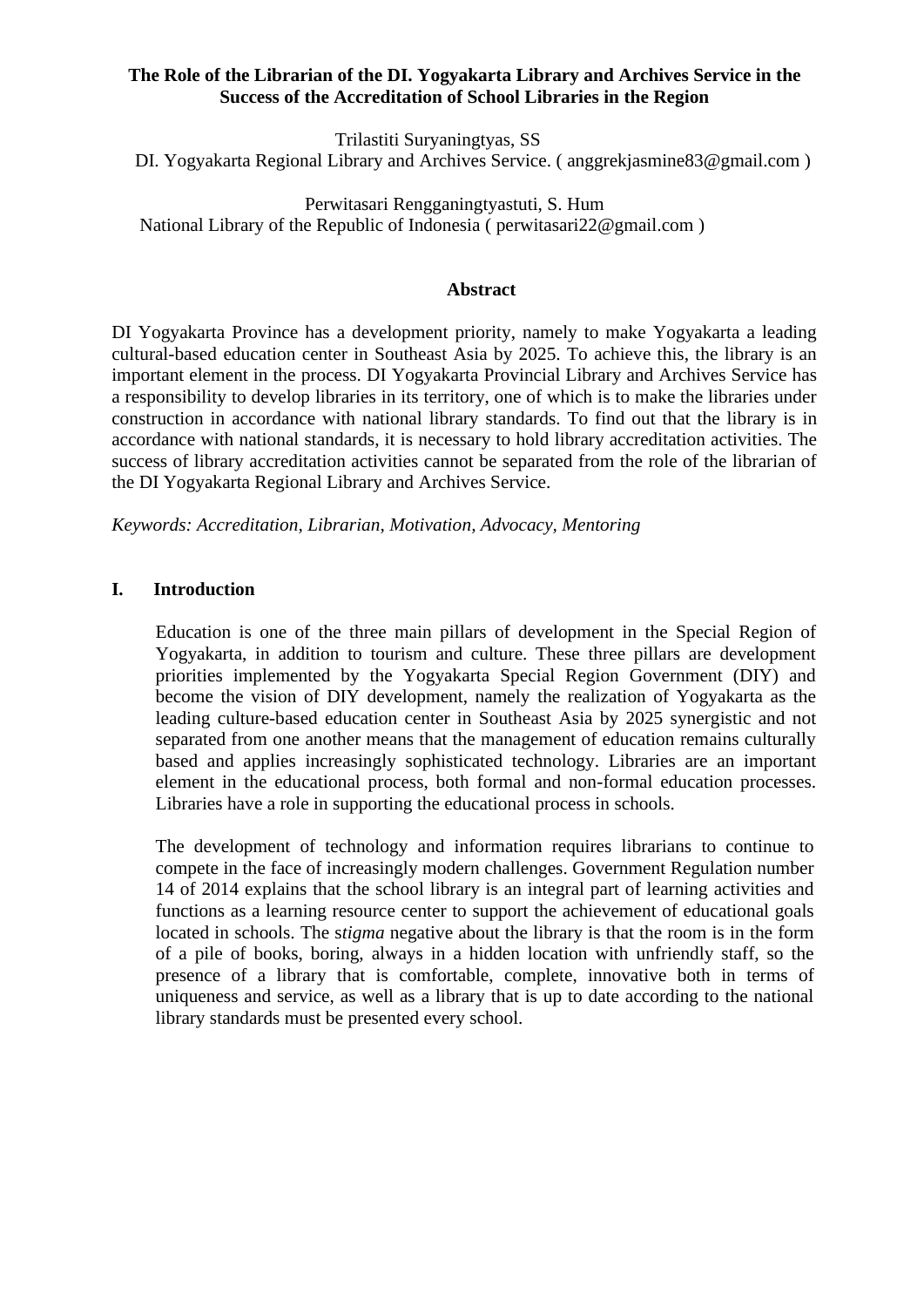The school library has many roles, one of them as an important factor in improving the quality of the learning process in schools. Quality schools must be supported by quality libraries. A good library must carry out its role well. The role of the school library has a close relationship with the development of the school curriculum, the selection of learning methods in schools, the fulfillment of national and local standards and criteria, meeting the personal development and learning needs of students and, the need for education personnel for staff, increasing the level of success (IFLA/UNESCO), 2006:6).

To support development priorities by the Regional Government of DI. Yogyakarta as the center of the leading cultural-based education center in Southeast Asia in 2025, the DI. Yogyakarta Provincial Library and Archives Service has a responsibility to develop libraries in its territory, one of which is to make the libraries under construction in accordance with national library standards. To find out that the library is in accordance with national standards, it is necessary to hold library accreditation activities. Accreditation is carried out as a form of measuring the quality of a library. Accreditation in general is to provide an objective, transparent and sustainable assessment of the services of an educational program and unit based on predetermined criteria.

# **II. FORMULATION OF THE PROBLEM**

#### **Problem**

Based on the background mentioned above, the problem to be discussed in this research is how the role of librarians in carrying out their responsibilities to develop libraries in their area to comply with national standards through accreditation activities.

#### **Research purposes**

The purpose of this study was to find out what activities were carried out by the librarians of the DI Provincial Library and Archives Service. Yogyakarta in the success of school library accreditation in its region

#### **Benefits of research**

With this research, it is hoped that it can provide input and knowledge for librarians in other areas to foster libraries in their area through accreditation activities

#### **III. LITERATURE REVIEW**

#### **School Libraries**

According to Lasa (2009:20) the school library is a work unit that collects, manages, and presents intellectual property for the benefit of education, research, preservation, information and recreation to educate the nation's life. Meanwhile, Suherman (2009:39) argues that the school library is a service aimed at all members of the school community: students, teachers, staff, school committees and parents.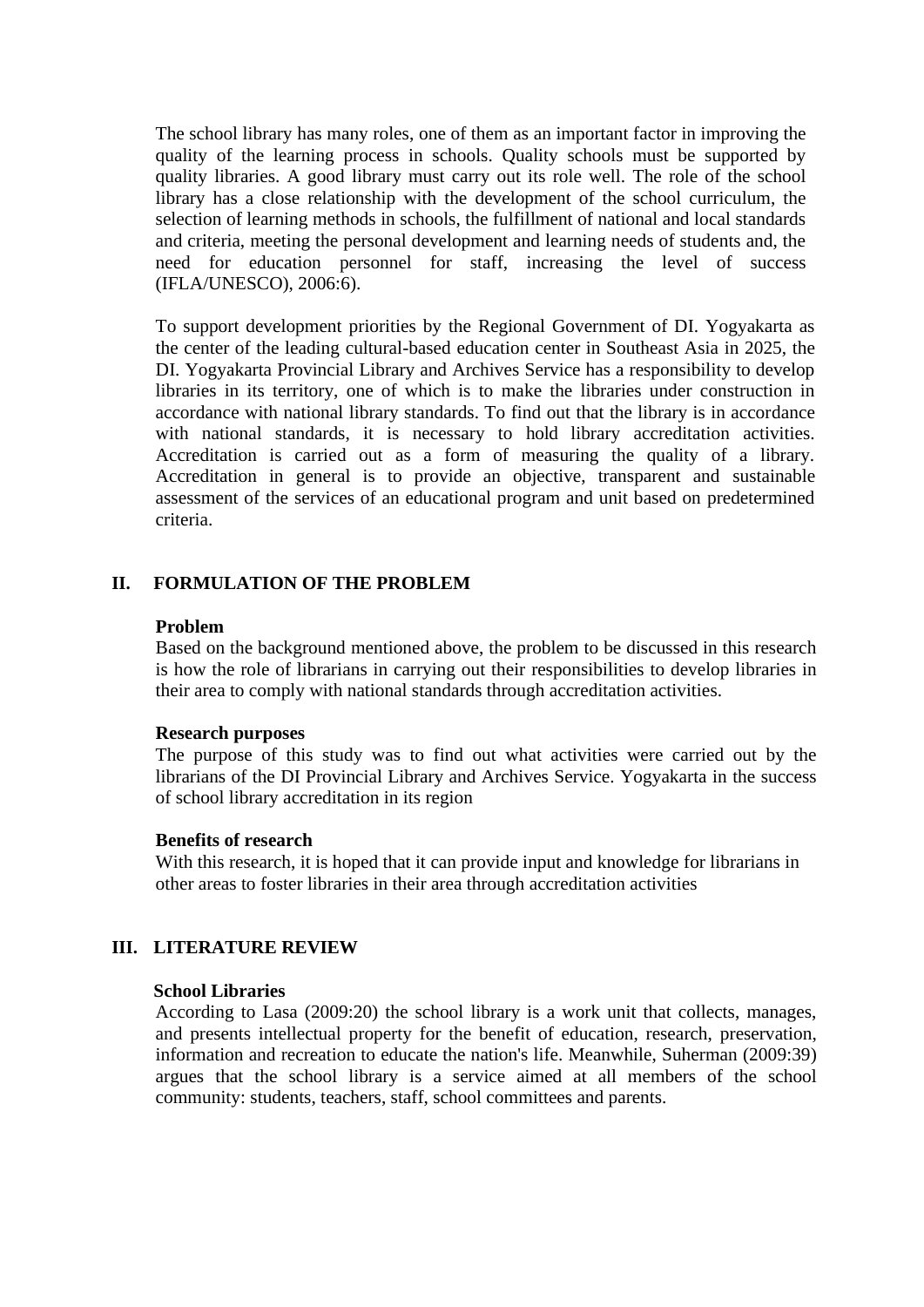Therefore, the school library is an important part of the school-level education program which has the functions and benefits to support the implementation of the school library. According to Yusuf (2005:4), the school library has four general functions, as follows:

- 1) The educational function is that all facilities, facilities and infrastructure of the school library, especially collections, can help students in the learning process;
- 2) The informative function of the school library is to seek to provide collections that are informative on matters relating to the interests of teachers and students;
- 3) The function of creation is not the main function, but its position is very important in efforts to increase intellectual and inspiration;
- 4) The research function makes the collections in the school library as material for conducting research or simple research.

Meanwhile, according to Cella (2012) the benefits of the existence of a school library are to stimulate reading interest in both teachers and students, is the closest source of literature, the library is a central source of information and a source of learning to write. Based on the benefits and functions of the school library, the school library can be referred to as a learning resource center as regulated in Law Number 2 of 1989 concerning the National Education System. Where in article 35 of the law it is stated that every educational unit of school education, whether organized by the government or by the community, must provide learning resources. In the explanation of Article 35 it is stated that one of the most important learning resources but not the only one is the library.

Therefore, for the realization of a school library that has functions and benefits as a center for learning resources, every school library is expected to organize a library efficiently and effectively. According to Yusuf (2005:9) matters related to the organization of the library are: library collections and procurement, collection processing, library services, and library facilities and infrastructure. The school library is an integral part of the school-level education program. The school library can be used as a source of student learning both in the process of teaching and learning activities formally and non-formally to assist schools in achieving educational goals at the school.

According to Darmono (2011:1-2), the nature of the school library is a center or source of learning and a source of information for its users (students). The library also functions as recreation to support the hobbies and imagination of visitors. The library is also useful as a research center, which means the library is an institution that supports related research activities and is available in the library, and the last is the deposit function, which means the function of storing and preserving all printed and recorded works. But there are still very few who have awareness of the importance of reading, this is due to several obstacles, namely the lack of school library facilities which result in the low growth of student and teacher interest in reading which ultimately hampers the growth and development of students' critical thinking patterns as a model for the creation of scientific thinking conditions in the school environment (Hermawan, 2003:3).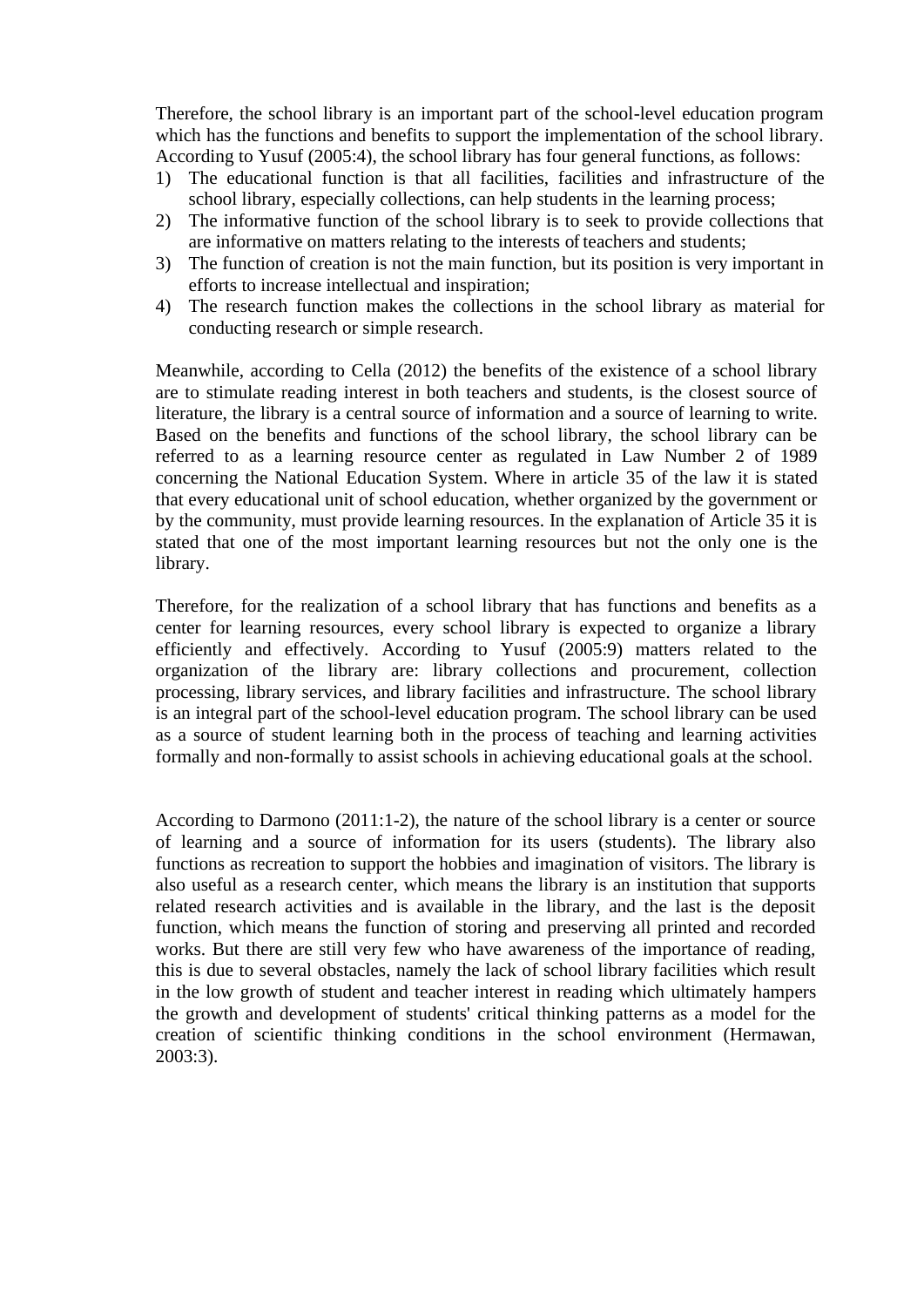#### **Library Accreditation**

According to O' Brian (2010:65), library accreditation is a quality assurance process that is controlled by standards, policies, and procedures in a library. The basis for library accreditation is Law Number 43 of 2007 article 18 that every library is managed in accordance with national library standards. As well as Law Number 43 of 2007 article 23 that every school/madrasah organizes a library that meets the national library standards by taking into account the national education standards. The purpose of the accreditation is to increase public trust (users) on the performance of the library and ensure the consistency of the quality of the activities of the library concerned and to ensure the implementation of good library services in each educational unit. Accreditation is designed to ensure that the minimum standards of the library are met so that the quality of the library can be increased. The benefit of library accreditation is to increase the motivation of library institutions, including human resources, to improve their performance. Accreditation of school libraries as a necessity that concerns the lives of many people and especially those that are directly related to the implementation of education and the future of students needs to get serious attention from various related parties such as: government, public and private schools, as well as stakeholders.

# **IV. DISCUSSION**

Each level of the school library has its own standards in accordance with the respective components and indicators that have been set by the National Library of Indonesia. The importance of implementing national school library standards applies to all school libraries, both private and public, therefore libraries must apply standards in school library management to improve the quality of library services. National Library Standards are the minimum criteria used as a reference for the organization, management, and development of libraries in the jurisdiction of the Unitary State of the Republic of Indonesia. National Library Standards (SNP) Schools include library collection standards, library facilities and infrastructure standards, library service standards, library staff standards,

#### **Accreditation Stages**

Library accreditation is an activity carried out by the DI Yogyakarta Library Service as part of the development of libraries in its area. Library accreditation is carried out as an effort to improve the quality of libraries in order to provide excellent service, which in the end is expected to support the vision and mission of the Yogyakarta Special Region Government (DIY) as a center for culture-based education.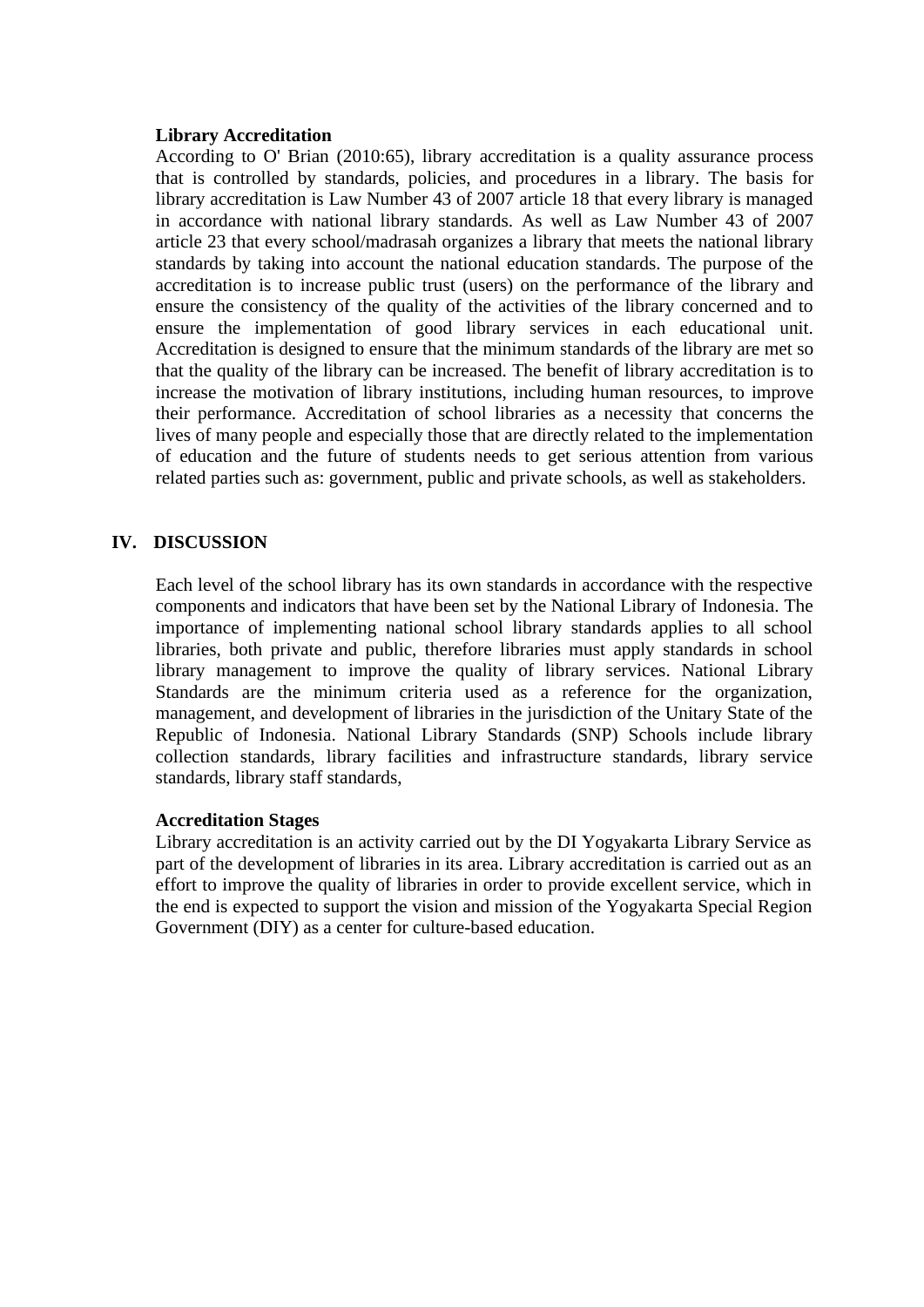The stages of accreditation carried out by the DI Yogyakarta Library Service are as follows

- a. The Library Service submits an application letter to the Center for Secondary Education to appoint a school to be accredited. It is very important to know the readiness of each school to be accredited
- b. The Center for Secondary Education followed up by proposing schools to be accredited, by providing a list of school libraries that were ready to be accredited
- c. The Library Service conducted a survey to the list of school libraries provided by the Center for Secondary Education to see the state of the library directly regarding readiness to face accreditation
- d. After seeing firsthand the condition of the library to be accredited, the Library Service held an accreditation workshop so that the school library is ready to face accreditation
- e. After the workshop activities, it was followed by Technical Guidance for library managers, this was carried out as a form of assistance to school libraries in preparing physical evidence of each component in the accreditation instrument, as well as providing consultation regarding the assessment components in accreditation.

The process of implementing school library accreditation is carried out through an assessment of the 6 (six) components of the library accreditation assessment as follows

- 1. The library collection component is related to the management of the existing collections in the library;
- 2. The components of library facilities and infrastructure are closely related to the existing physical facilities and are needed by the library, starting from the library building, tables, chairs, computers, and other supporting tools;
- 3. The component of library services is closely related to the heart of library activities, namely circulation and reference activities,
- 4. The library staff component relates to human resources, in this case the head of the library, technical staff (services and information technology)
- 5. Components of organizing and managing libraries are related to the management and development of libraries starting from funding sources and administrative legality of a library; as well as
- 6. The reinforcing component is a complement to the existing 5 (five) components, namely the potential to create creativity and innovation in the library. This component is considered as a benchmark for the implementation of the school library that has been carried out.

Library accreditation is carried out by directly observing the condition of the library in question and conducting an assessment of each component of library accreditation. The value of each element of library accreditation is calculated based on the multiplication of the weight of each component with the results of the assessment. The accreditation procedure is a process of examination, testing, and assessment by the Library Accreditation Institute (LAP-PNRI) of the proposed accreditation proposal file so as to produce an accreditation value that describes the condition of a library (National Library, 2012: 11). In carrying out accreditation, a library must fill out the instruments that have been provided by attaching any evidence of questions in the assessment instrument to get a minimum score in accordance with the National Standard.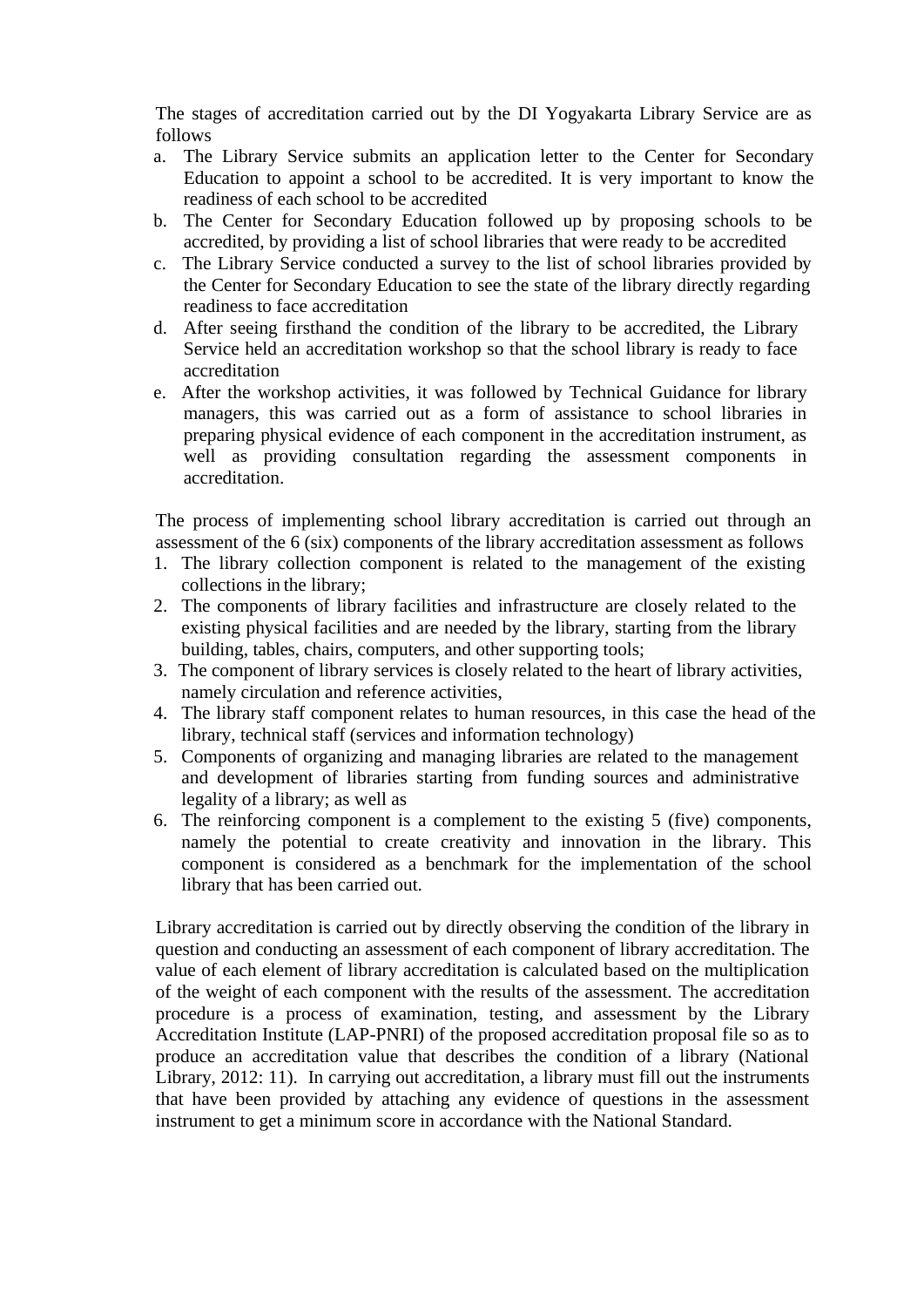Predefined library. The DIY Regional Library and Archives Service, in accordance with the laws and regulations and applicable authorities, is obliged to carry out the main tasks and functions by providing guidance and assistance to libraries throughout the Special Region of Yogyakarta, especially high school libraries and equivalents in order to create a library that meets standards.

According to PP No. 18 of 2016 concerning Regional Apparatuses, which are government affairs in the field of libraries at the provincial level which are the authority of the province, namely the High School/Madrasah Aliyah Library and Special Libraries. The DIY Regional Library and Archives Service, which is the builder library, facilitates the implementation of Library Accreditation at the SMA/SMK/MA level in the DIY region. Based on the information and data collected by the DIY Regional Library and Archives Service, the division of the school area in DIY is divided into 4 Regencies/1 Cities. The number of high school level schools in DIY, whether public or private, is 433 schools/libraries. The writing of this paper focuses on the Accreditation of School Libraries at the high school level and equivalent in Sleman Regency.



Source:*Data recap of the DIY Regional Library and Archives Service: 2021*

#### **Obstacles to Implementation of Accreditation**

The condition of the High School/Madrasah Aliyah Libraries in DI Yogyakarta Province is very different, there are libraries that are well managed and there are also libraries whose conditions are very poor. The number of libraries that are in very poor condition is far more than those that are well managed. With the school library accreditation activities, it is hoped that the poor condition of the library can be improved, so that the distance between good and bad libraries is not too far away.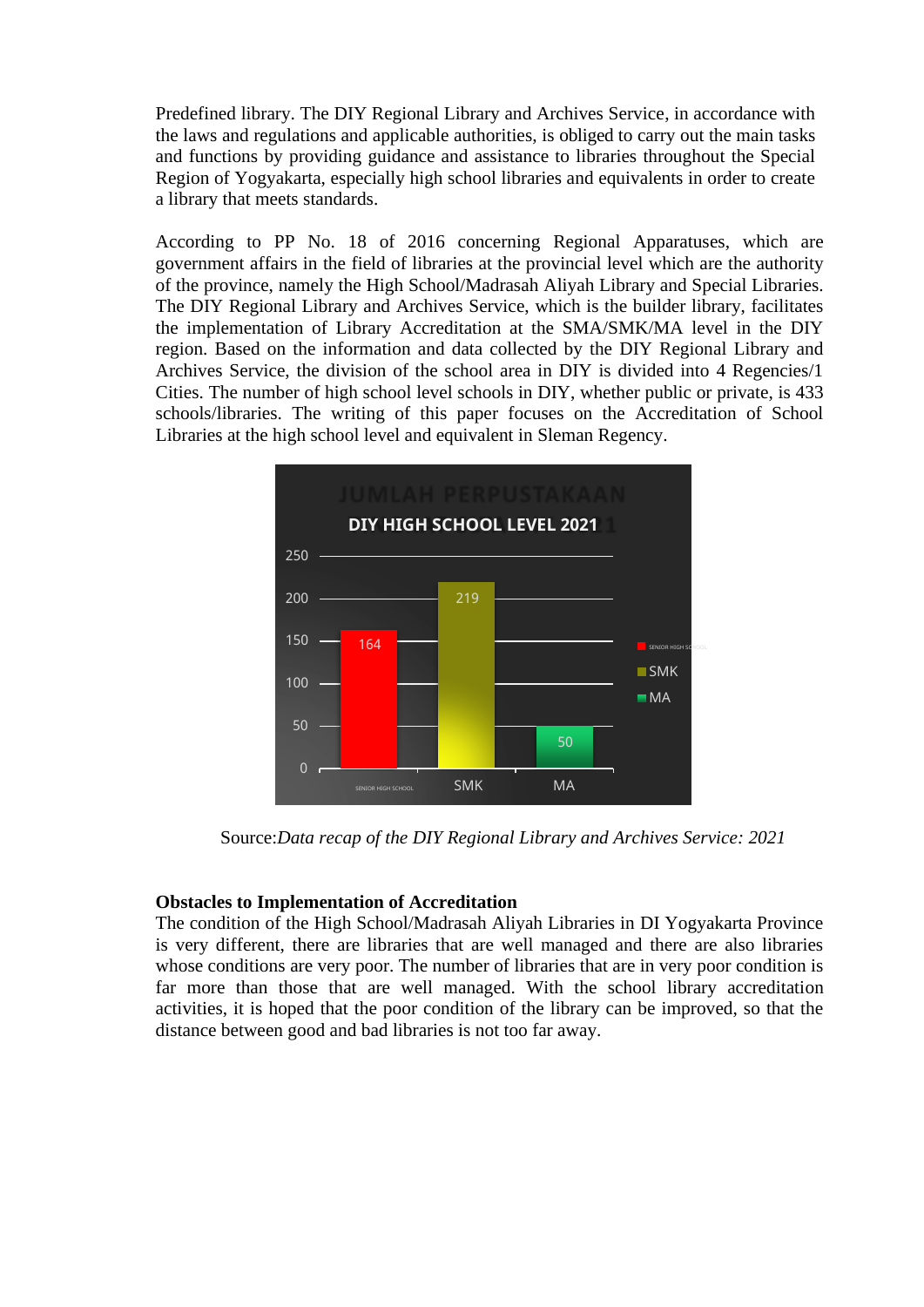Some of the obstacles faced in the implementation of accreditation are as follows

- a. Lack of coordination between the Center for Secondary Education and the school library appointed to participate in accreditation activities, so that when the librarian team from the Library Service was present to carry out the survey, the response was not good.
- b. The number of students who are different in each school is very influential on the accreditation assessment, this is related to the data on the number of borrowers and visitors. Another obstacle is due to the pandemic, many schools are carrying out online learning
- c. Lack of support from the school, in this case the principal, teachers, and employees at the school because they still think the school library does not have an important enough role
- d. The school library does not have Human Resources (HR) with a library background, so the library is not managed properly in accordance with library management. Most of the library managers come from the teacher element because of the shortage of teaching hours
- e. School libraries are afraid to face accreditation related to the budget, and during the covid-19 pandemic they are unable to prepare physical evidence of accreditation due to the busy schedule of teachers and employees.
- f. The collections they have are still very minimal, they have not reached 1000 titles outside of package books according to the standards that have been set
- g. Some school libraries do not yet have a library building, only using makeshift classrooms or rooms, sometimes the location is also far from the school gate, hidden behind, and far from the classroom or teacher's room
- h. The library's facilities and infrastructure are still far from standard
- i. The library has not been considered important by some people, so that the library is only used as a place for storing books, the services provided are also only for the circulation of borrowing package books.

# **Librarian's Role**

To realize a standard library, accreditation activities are needed as a form of formal recognition of the organization of a standardized library. Technically, the librarian has a role in fostering and assisting every library that will carry out library accreditation. The process that must be carried out by a librarian in fostering a library to be accredited is surveying the location of the library, conducting socialization in equalizing the perception of all school members regarding the importance of a library that meets standards, carrying out assistance for accreditation instruments in the form of physical evidence and administrative documents.

There are three strategies implemented by librarians in fostering libraries that will participate in accreditation activities, which are commonly referred to as MAP (Motivating, Advocating, and Mentoring). Motivation formulated as behavior aimed at the target. Motivation relates to the level of effort made by a person in the manager of a goal. Motivation is closely related to worker satisfaction and job performance (Gomes, 2003: 177). In addition, motivation is an impulse or stimulus that makes a person do the work he wants willingly without feeling forced so that the work done can run well or produce something satisfying. So in this case it is related to the role librarians in providing enthusiasm and support to every element in the school in the successful implementation of library accreditation activities according to national standards. Support from various parties is very much needed for the realization of smoothness, and mutual progress in library development and implementation of accreditation.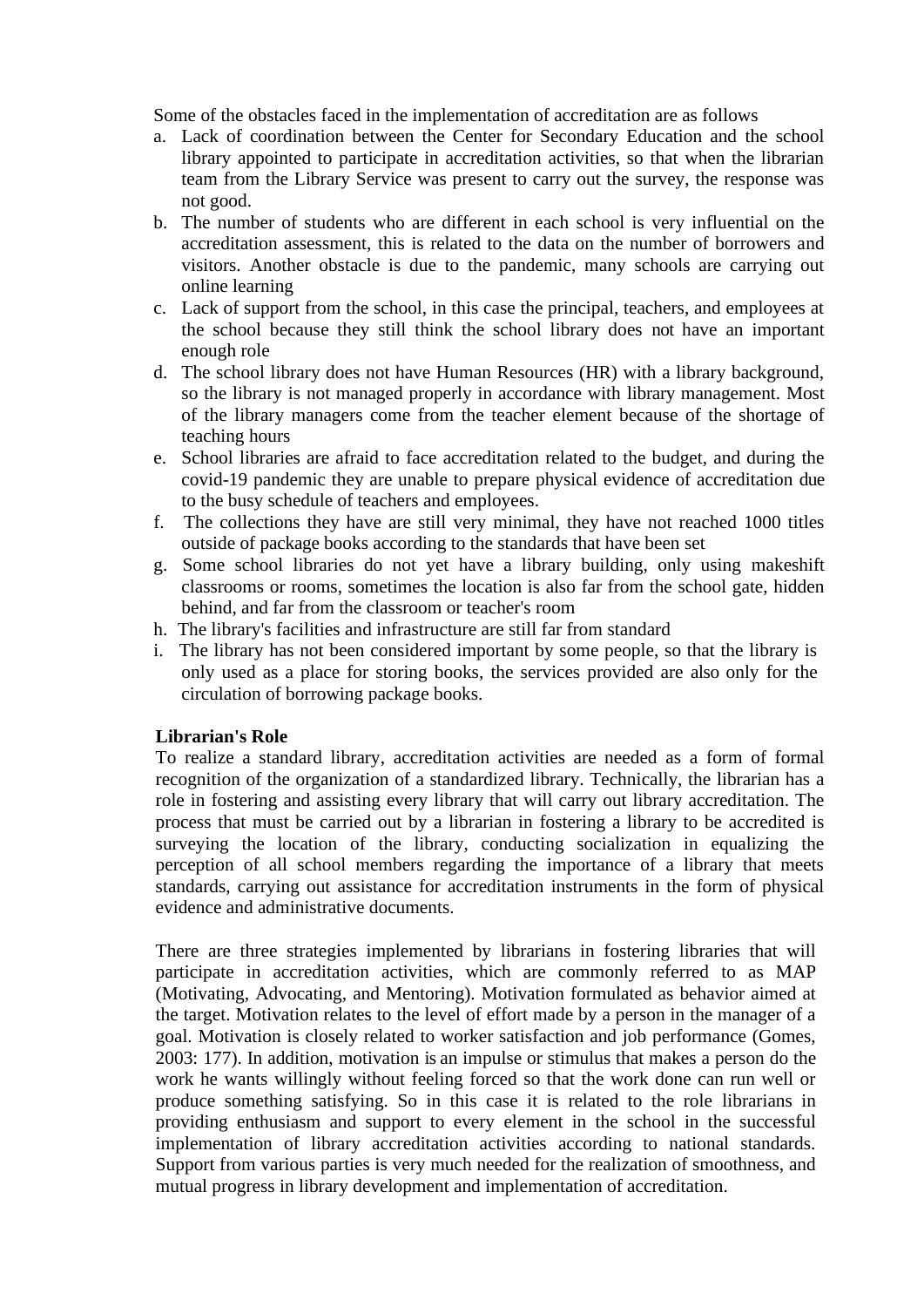Technically, the role and function of the librarian is expected to be able to foster and assist every library that will carry out library accreditation. The success of implementing library accreditation cannot be separated from the process that must be passed and prepared by the school library. When the librarian has started technically in the field, it cannot be separated from several obstacles faced. There are several stages carried out by librarians in preparing for the accreditation process, including surveying the location of the library, conducting socialization in equalizing the perception of all school members about the importance of libraries according to standards, then providing assistance to accreditation instruments both physically and administratively.

The second strategy is advocacy. Advocacy is the action of individuals or organizations to influence policies at the local level or higher levels to support policy changes or budgeting in order to support library policy. According to Sheila Espine Vilalaz (2008), advocacy or advocating is a strategic and integrated action carried out by individuals and groups to provide input on issues or problems into policy designs and plans. The purpose of advocacy is to support the quality of library services that have an impact on improving the quality of their users. Advocacy given by librarians in preparation for accreditation is to provide socialization about the importance of libraries in schools, librarians do advocacy to school principals and the academic community to participate in supporting accreditation activities. This support is needed to facilitate all affairs in library development and readiness to face library accreditation. In this case, the librarian tries to advocate for all elements of the school that are focused on the policy makers in the school, namely the principal in giving positive influence to carry out library accreditation activities.

The third strategy is mentoring. Mentoring is part of the activities of librarians in providing assistance as well as guidance to libraries, not only for libraries that are in the process of implementing accreditation. Another purpose of implementing this accreditation assistance is to find out how ready the school library is in preparing complete data and administrative files related to the fulfillment of accreditation forms. Assistance in this case relates to the implementation of the duties and functions of the Regional Library and Archives Service as a coach and assistant in the development of a library that is in accordance with standards, but as a companion in providing direction regarding what procedures and strategies must be carried out and equipped with school libraries in facing library accreditation.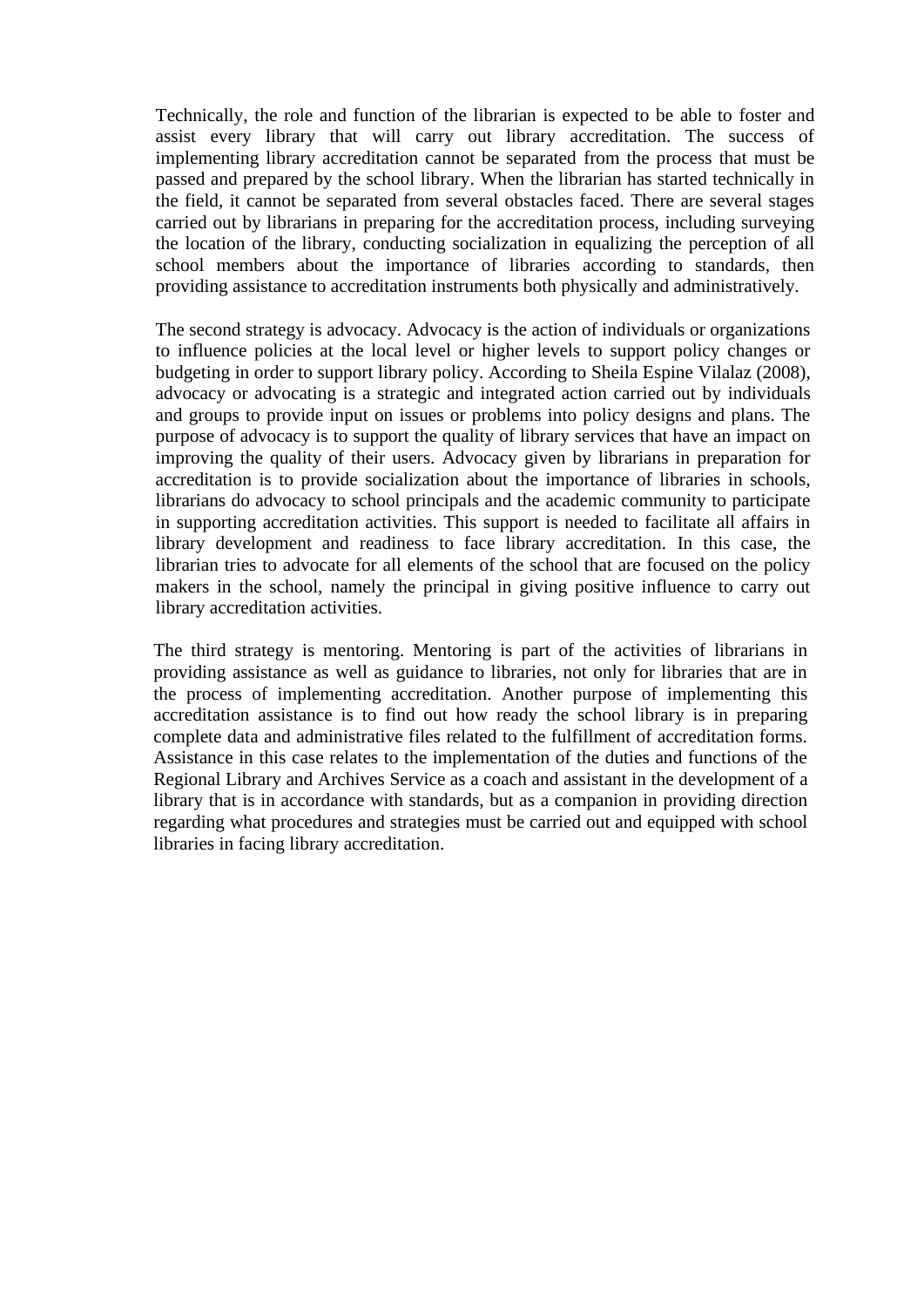The following is the data from mapping the process of assisting SMA/SMK/MA library accreditation in the Sleman Regency area.



*Source: Data from the DIY Regional Library and Archives Service, Yr. 2021*

Based on the above recapitulation, it can be concluded that, with the 3M . method *Mentoring, Motivating, and Advocating*can give influence to the library in following the implementation of library accreditation.

# **V. CLOSING**

Library accreditation is sometimes still a scary thing for some librarians or library managers in schools because all obligations in fulfilling instruments are imposed on one particular element, namely the librarian or school library manager. The success of the implementation of library accreditation cannot be separated from the support from various parties in developing and realizing a library that meets standards. The implementation of library accreditation cannot be separated from various obstacles faced by school elements and librarians who are tasked with assisting and fostering libraries according to their main tasks and functions.

Strategies in dealing with accreditation are needed to achieve smoothness and the realization of libraries that are in accordance with MAP standards (*Motivating*, *Advocacy and Mentoring*) to realize DIY as a leading education center in Southeast Asia by 2025 through library development and accreditation.